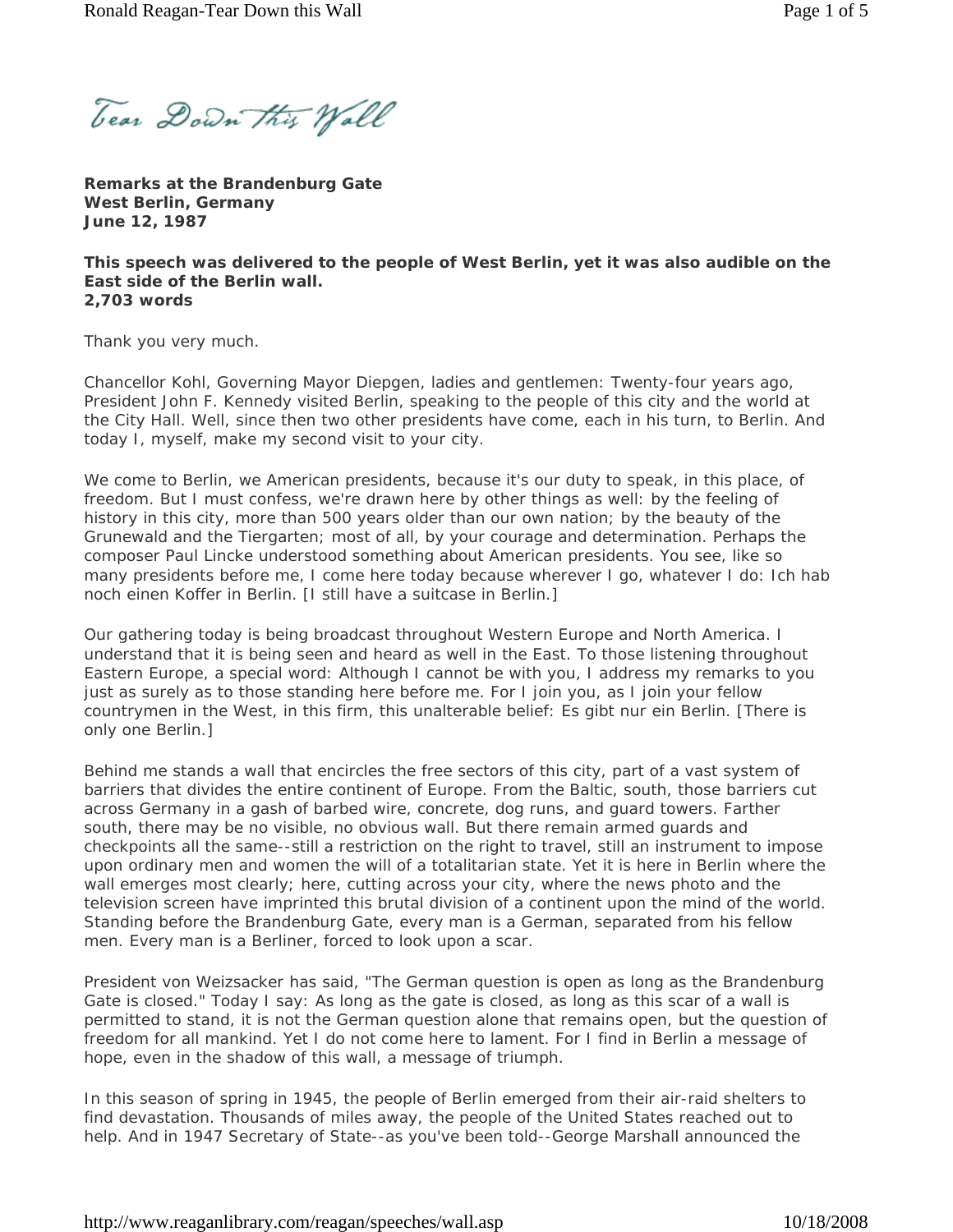creation of what would become known as the Marshall Plan. Speaking precisely 40 years ago this month, he said: "Our policy is directed not against any country or doctrine, but against hunger, poverty, desperation, and chaos."

In the Reichstag a few moments ago, I saw a display commemorating this 40th anniversary of the Marshall Plan. I was struck by the sign on a burnt-out, gutted structure that was being rebuilt. I understand that Berliners of my own generation can remember seeing signs like it dotted throughout the western sectors of the city. The sign read simply: "The Marshall Plan is helping here to strengthen the free world." A strong, free world in the West, that dream became real. Japan rose from ruin to become an economic giant. Italy, France, Belgium- virtually every nation in Western Europe saw political and economic rebirth; the European Community was founded.

In West Germany and here in Berlin, there took place an economic miracle, the Wirtschaftswunder. Adenauer, Erhard, Reuter, and other leaders understood the practical importance of liberty--that just as truth can flourish only when the journalist is given freedom of speech, so prosperity can come about only when the farmer and businessman enjoy economic freedom. The German leaders reduced tariffs, expanded free trade, lowered taxes. From 1950 to 1960 alone, the standard of living in West Germany and Berlin doubled.

Where four decades ago there was rubble, today in West Berlin there is the greatest industrial output of any city in Germany--busy office blocks, fine homes and apartments, proud avenues, and the spreading lawns of parkland. Where a city's culture seemed to have been destroyed, today there are two great universities, orchestras and an opera, countless theaters, and museums. Where there was want, today there's abundance--food, clothing, automobiles- the wonderful goods of the Ku'damm. From devastation, from utter ruin, you Berliners have, in freedom, rebuilt a city that once again ranks as one of the greatest on earth. The Soviets may have had other plans. But my friends, there were a few things the Soviets didn't count on--Berliner Herz, Berliner Humor, ja, und Berliner Schnauze. [Berliner heart, Berliner humor, yes, and a Berliner Schnauze.]

In the 1950s, Khrushchev predicted: "We will bury you." But in the West today, we see a free world that has achieved a level of prosperity and well-being unprecedented in all human history. In the Communist world, we see failure, technological backwardness, declining standards of health, even want of the most basic kind--too little food. Even today, the Soviet Union still cannot feed itself. After these four decades, then, there stands before the entire world one great and inescapable conclusion: Freedom leads to prosperity. Freedom replaces the ancient hatreds among the nations with comity and peace. Freedom is the victor.

And now the Soviets themselves may, in a limited way, be coming to understand the importance of freedom. We hear much from Moscow about a new policy of reform and openness. Some political prisoners have been released. Certain foreign news broadcasts are no longer being jammed. Some economic enterprises have been permitted to operate with greater freedom from state control.

Are these the beginnings of profound changes in the Soviet state? Or are they token gestures, intended to raise false hopes in the West, or to strengthen the Soviet system without changing it? We welcome change and openness; for we believe that freedom and security go together, that the advance of human liberty can only strengthen the cause of world peace. There is one sign the Soviets can make that would be unmistakable, that would advance dramatically the cause of freedom and peace.

General Secretary Gorbachev, if you seek peace, if you seek prosperity for the Soviet Union and Eastern Europe, if you seek liberalization: Come here to this gate! Mr. Gorbachev, open this gate! Mr. Gorbachev, tear down this wall!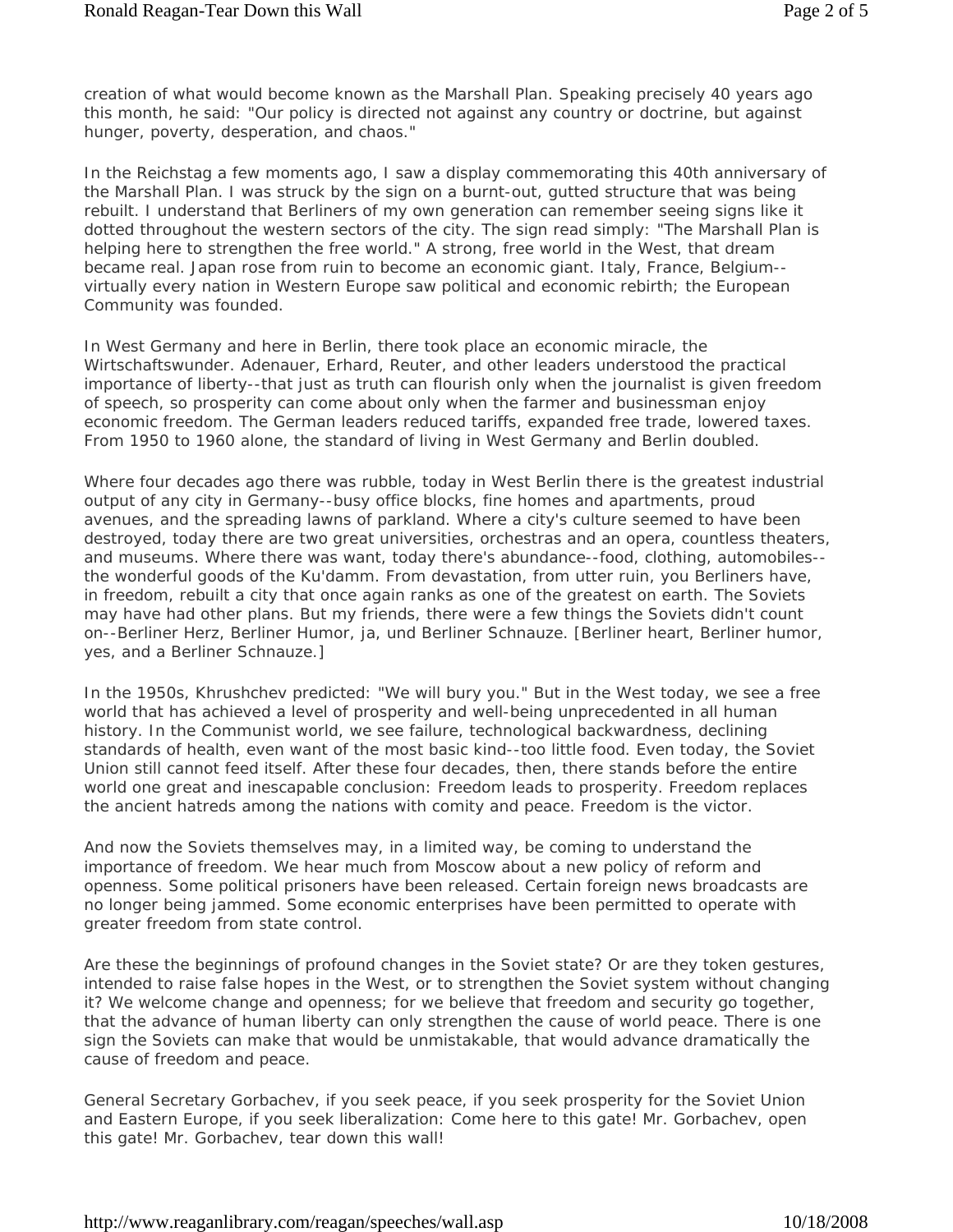I understand the fear of war and the pain of division that afflict this continent-- and I pledge to you my country's efforts to help overcome these burdens. To be sure, we in the West must resist Soviet expansion. So we must maintain defenses of unassailable strength. Yet we seek peace; so we must strive to reduce arms on both sides.

Beginning 10 years ago, the Soviets challenged the Western alliance with a grave new threat, hundreds of new and more deadly SS-20 nuclear missiles, capable of striking every capital in Europe. The Western alliance responded by committing itself to a counter-deployment unless the Soviets agreed to negotiate a better solution; namely, the elimination of such weapons on both sides. For many months, the Soviets refused to bargain in earnestness. As the alliance, in turn, prepared to go forward with its counter-deployment, there were difficult days--days of protests like those during my 1982 visit to this city--and the Soviets later walked away from the table.

But through it all, the alliance held firm. And I invite those who protested then-- I invite those who protest today--to mark this fact: Because we remained strong, the Soviets came back to the table. And because we remained strong, today we have within reach the possibility, not merely of limiting the growth of arms, but of eliminating, for the first time, an entire class of nuclear weapons from the face of the earth.

As I speak, NATO ministers are meeting in Iceland to review the progress of our proposals for eliminating these weapons. At the talks in Geneva, we have also proposed deep cuts in strategic offensive weapons. And the Western allies have likewise made far-reaching proposals to reduce the danger of conventional war and to place a total ban on chemical weapons.

While we pursue these arms reductions, I pledge to you that we will maintain the capacity to deter Soviet aggression at any level at which it might occur. And in cooperation with many of our allies, the United States is pursuing the Strategic Defense Initiative--research to base deterrence not on the threat of offensive retaliation, but on defenses that truly defend; on systems, in short, that will not target populations, but shield them. By these means we seek to increase the safety of Europe and all the world. But we must remember a crucial fact: East and West do not mistrust each other because we are armed; we are armed because we mistrust each other. And our differences are not about weapons but about liberty. When President Kennedy spoke at the City Hall those 24 years ago, freedom was encircled, Berlin was under siege. And today, despite all the pressures upon this city, Berlin stands secure in its liberty. And freedom itself is transforming the globe.

In the Philippines, in South and Central America, democracy has been given a rebirth. Throughout the Pacific, free markets are working miracle after miracle of economic growth. In the industrialized nations, a technological revolution is taking place--a revolution marked by rapid, dramatic advances in computers and telecommunications.

In Europe, only one nation and those it controls refuse to join the community of freedom. Yet in this age of redoubled economic growth, of information and innovation, the Soviet Union faces a choice: It must make fundamental changes, or it will become obsolete.

Today thus represents a moment of hope. We in the West stand ready to cooperate with the East to promote true openness, to break down barriers that separate people, to create a safe, freer world. And surely there is no better place than Berlin, the meeting place of East and West, to make a start. Free people of Berlin: Today, as in the past, the United States stands for the strict observance and full implementation of all parts of the Four Power Agreement of 1971. Let us use this occasion, the 750th anniversary of this city, to usher in a new era, to seek a still fuller, richer life for the Berlin of the future. Together, let us maintain and develop the ties between the Federal Republic and the Western sectors of Berlin, which is permitted by the 1971 agreement.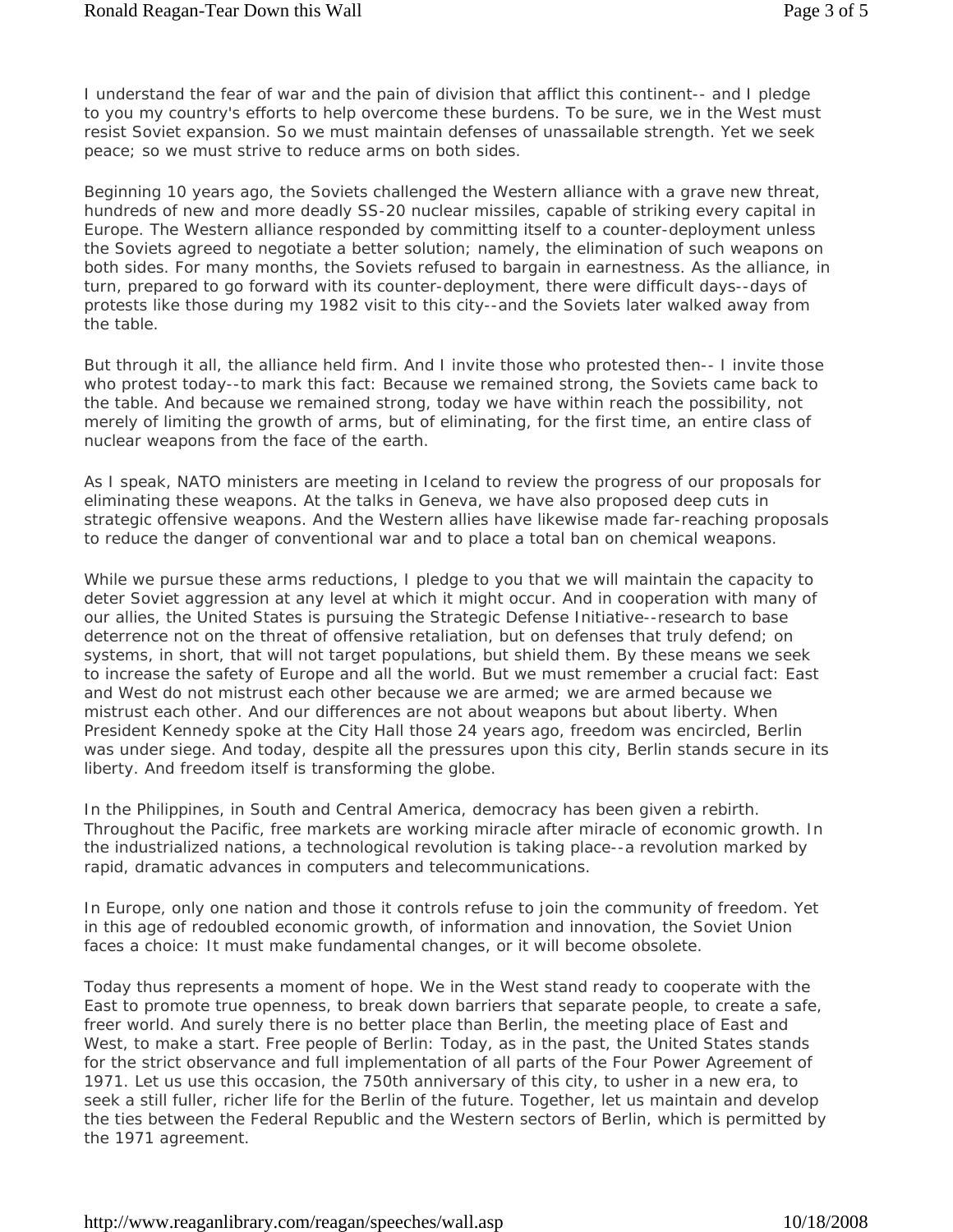And I invite Mr. Gorbachev: Let us work to bring the Eastern and Western parts of the city closer together, so that all the inhabitants of all Berlin can enjoy the benefits that come with life in one of the great cities of the world.

To open Berlin still further to all Europe, East and West, let us expand the vital air access to this city, finding ways of making commercial air service to Berlin more convenient, more comfortable, and more economical. We look to the day when West Berlin can become one of the chief aviation hubs in all central Europe.

With our French and British partners, the United States is prepared to help bring international meetings to Berlin. It would be only fitting for Berlin to serve as the site of United Nations meetings, or world conferences on human rights and arms control or other issues that call for international cooperation.

There is no better way to establish hope for the future than to enlighten young minds, and we would be honored to sponsor summer youth exchanges, cultural events, and other programs for young Berliners from the East. Our French and British friends, I'm certain, will do the same. And it's my hope that an authority can be found in East Berlin to sponsor visits from young people of the Western sectors.

One final proposal, one close to my heart: Sport represents a source of enjoyment and ennoblement, and you may have noted that the Republic of Korea--South Korea--has offered to permit certain events of the 1988 Olympics to take place in the North. International sports competitions of all kinds could take place in both parts of this city. And what better way to demonstrate to the world the openness of this city than to offer in some future year to hold the Olympic games here in Berlin, East and West? In these four decades, as I have said, you Berliners have built a great city. You've done so in spite of threats--the Soviet attempts to impose the East-mark, the blockade. Today the city thrives in spite of the challenges implicit in the very presence of this wall. What keeps you here? Certainly there's a great deal to be said for your fortitude, for your defiant courage. But I believe there's something deeper, something that involves Berlin's whole look and feel and way of life--not mere sentiment. No one could live long in Berlin without being completely disabused of illusions. Something instead, that has seen the difficulties of life in Berlin but chose to accept them, that continues to build this good and proud city in contrast to a surrounding totalitarian presence that refuses to release human energies or aspirations. Something that speaks with a powerful voice of affirmation, that says yes to this city, yes to the future, yes to freedom. In a word, I would submit that what keeps you in Berlin is love--love both profound and abiding.

Perhaps this gets to the root of the matter, to the most fundamental distinction of all between East and West. The totalitarian world produces backwardness because it does such violence to the spirit, thwarting the human impulse to create, to enjoy, to worship. The totalitarian world finds even symbols of love and of worship an affront. Years ago, before the East Germans began rebuilding their churches, they erected a secular structure: the television tower at Alexander Platz. Virtually ever since, the authorities have been working to correct what they view as the tower's one major flaw, treating the glass sphere at the top with paints and chemicals of every kind. Yet even today when the sun strikes that sphere--that sphere that towers over all Berlin--the light makes the sign of the cross. There in Berlin, like the city itself, symbols of love, symbols of worship, cannot be suppressed.

As I looked out a moment ago from the Reichstag, that embodiment of German unity, I noticed words crudely spray-painted upon the wall, perhaps by a young Berliner: "This wall will fall. Beliefs become reality." Yes, across Europe, this wall will fall. For it cannot withstand faith; it cannot withstand truth. The wall cannot withstand freedom.

And I would like, before I close, to say one word. I have read, and I have been questioned